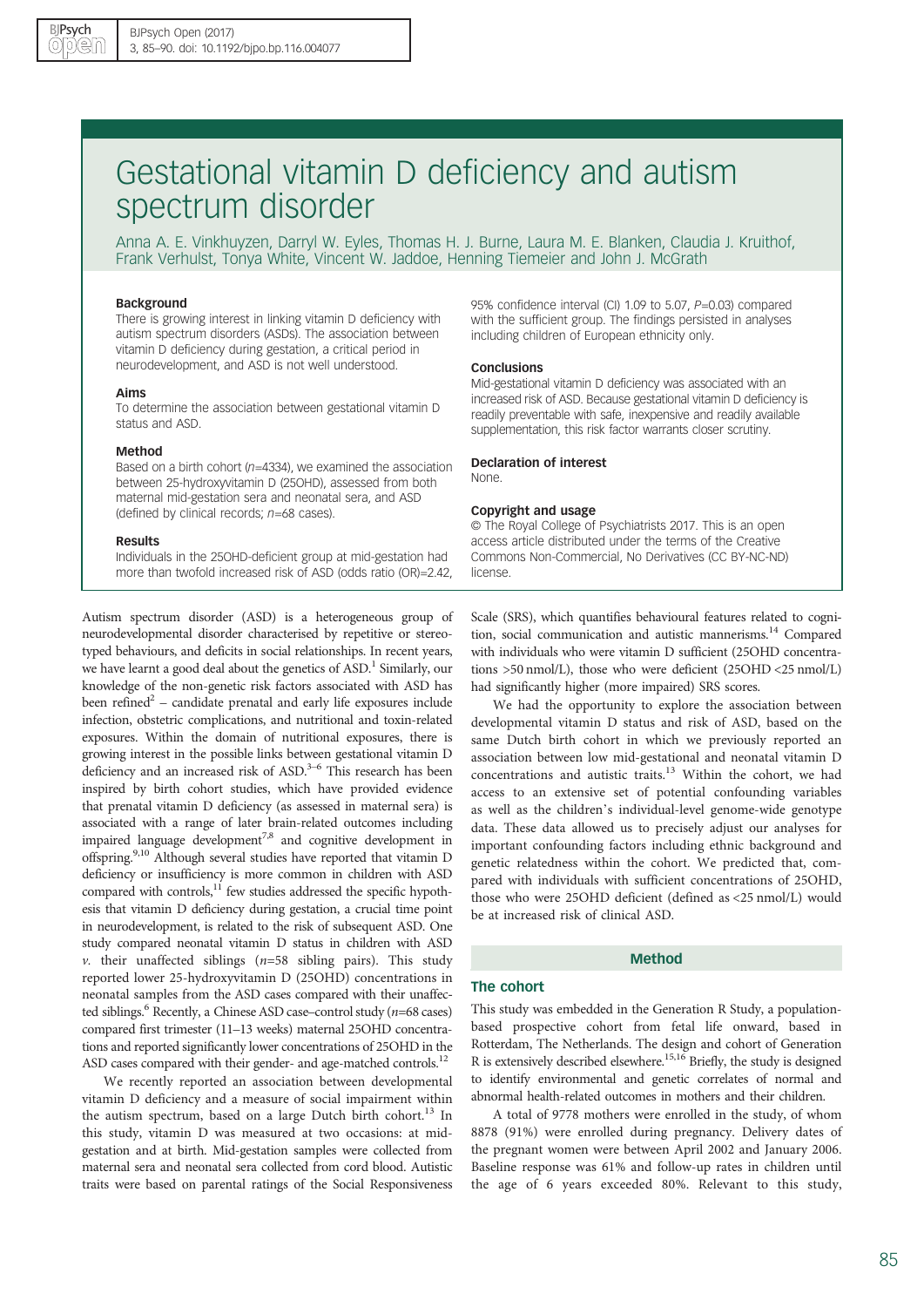Generation R is a multi-ethnic cohort, with the Dutch comprising roughly half of the sample. The ethnic background of the children was defined by the parents' country of birth and further classified using definitions from Statistics Netherland.<sup>[17](#page-4-0)</sup> If both parents were born abroad, the country of birth of the mother was used to define the child's ethnicity. The main non-Dutch ethnic groups were Surinamese, Turkish, Moroccan and Cape Verdean, which together accounted for almost 30% of the cohort. Written informed consent was obtained from the mothers, and the study was approved by the institutional review board of the Erasmus Medical Centre.

## Vitamin D status: 25-hydroxyvitamin D

Vitamin D status was assessed by measuring  $25OHD<sup>18</sup>$  Samples were quantified using isotope dilution liquid chromatography– tandem mass spectrometry. The analytical system consisted of a Shimadzu Nexera UPLC coupled to an AbSciex 5500 QTRAP equipped with an atmospheric-pressure chemical ionisation source. Assay accuracy was assessed using certified reference materials purchased from the National Institute of Standards and Technology (NIST SRM 972a Levels 1–4). Samples were analysed at the Queensland Brain Institute in Brisbane, Australia, between July 2013 and August 2014. Further details of the assay methodology and a thorough analysis of the prevalence and sociodemographic correlates of 25OHD concentrations in the Generation R cohort have been described elsewhere.<sup>19</sup> 25OHD concentration was defined as the sum of 25-hydroxyvitamin  $D_2$  (25OHD2) and 25-hydroxyvitamin  $D_3$  (25OHD3) species measured in serum.<sup>[20](#page-4-0)</sup> Within the total Generation R cohort, 25OHD was measured from prenatal and cord serum in a total of 7935 expecting mothers and their children. The first sample was taken at mid-gestation (mean (s.d.) gestational age 20.6 (1.2) weeks; range  $18.1–24.9$ ,  $n=7256$ ). The second sample was collected at birth, from neonatal cord blood (mean (s.d.) gestational age 40.0 (1.5) weeks; range  $27.6-43.6$ ,  $n=5023$ ).

In the current analyses, we examined three stratified levels of 25OHD concentrations: deficient (<25 nmol/L), insufficient  $(25–49.9 \text{ nmol/L})$  and sufficient  $(>50 \text{ nmol/L})$ . Although there is some debate about the definition of these strata, $21$  there is no debate that children with 25OHD concentrations of <25 nmol/L have vitamin D deficiency (as defined by an increased risk of rickets and increased parathyroid hormone). Because the fetus is entirely dependent on the maternal supply of 25OHD, and because of the relatively long half-life of 25OHD (approximately 2 weeks), cord blood assays serve as a proxy measure of late gestational 25OHD status (with deficient cord levels suggesting a 25OHD-deficient environment during late gestation).<sup>22,2</sup>

### ASD

The ascertainment of ASD in a general population cohort is challenging. The Netherlands has no general medical register but general practitioners hold all medical records, including information on treatment and diagnoses by medical specialists (e.g. paediatricians and child psychiatrists). A diagnosis of ASD is generally based on clinical consensus by a specialised multidisciplinary team. The diagnostic workup typically involves an extensive developmental case history obtained from parents as well as teachers, based on repeated observations of the child.

To identify ASD cases, we undertook the following steps:

- (a) Children were formally screened with the SRS. The authors of the scale recommend cut-offs for screening for ASD in population-based settings, consistent with short-form SRS-weighted scores of 1.078 for boys and 1.000 for girls.<sup>[14](#page-4-0)</sup>
- (b) Children who scored in the top 15% on the Child Behavior Checklist-1.5–5 total score<sup>24</sup> underwent a more specific screening

using the Social Communication Questionnaire (SCQ). Children with scores of 15 or above on the SCQ were considered screen-positive.<sup>25</sup>

(c) The presence of psychiatric diagnoses and treatments in the children were routinely assessed from parents at all contact points between ages 6 and 9 years (centre visits and questionnaires).

We obtained medical records of children who were screenpositive on one or more criteria. To minimise false positives, only screen-positive children for whom a diagnosis could be confirmed by medical specialist records were considered ASD cases in this analyses. To minimise false negatives, we relied on multiple sources of information to select the children for medical record retrieval to ascertain ASD.

Within the cohort of children for whom at least one 25OHD assay was available (i.e. at mid-gestation or time of birth), there were (a) 68 screen-positive children on the SRS, of which 23 children with ASD were confirmed with medical records; (b) an additional 20 children were identified screen-positive through the SCQ, of which 6 children with ASD were confirmed with medical records; and (c) an additional 74 children were considered screen-positive based on maternal report, of which 39 children with ASD were confirmed with medical records. In total, these procedures identified 68 children with ASD, within our total sample of 4334 children. The observed prevalence of ASD in the cohort was 1.6%, which is consistent with the estimated prevalence in high-income countries  $(1.4\%)$ .<sup>26</sup> To maximise statistical power, children in the cohort who did not meet the screening criteria or children for whom ASD diagnosis was not confirmed were all treated as controls in the downstream analyses.

## Ancestry information and genetic relatedness derived from observed common genetic variants

Ethnicity is strongly associated with vitamin D status (darker skinned individuals are more prone to vitamin D deficiency and insufficiency).[19](#page-4-0) Genome-wide genotype data for the children allow us to build models that are better able to account for variation in ethnic background (compared with register-based or self-ascribed ethnicity) and for genetic relatedness between cohort members that may inflate an association statistic when genes affect the exposure or outcome variable. DNA was extracted from blood collected from the umbilical cord, or if this was not available, from a blood sample that was obtained by venepuncture during the child's visit to the research centre at a mean age of 6 years. Genotyping was performed using Illumina HumanHap 610 or 660 Quad chips, depending on collection time, following manufacturer protocols. A detailed description of the genotyping and quality control of the Generation R cohort is described elsewhere.<sup>[27](#page-5-0)</sup> Analyses involving genome-wide genotype data in this study were based on 3234 individuals on 518 245 single-nucleotide polymorphisms (SNPs).

#### Imputation of missing data

The sample sizes vary between analyses depending on the availability of mid-gestational and cord 25OHD concentrations, offspring genotype information and inclusion criteria related to ethnic background of the children. Note that twin pregnancies and mothers with no follow-up after birth were removed before analyses (see [Supplementary Figure 1](http://bjpo.rcpsych.org/lookup/suppl/doi:10.1192/bjpo.bp.116.004077/-/DC1)).

To optimise the sample size (number of ASD cases in our population-based cohort study is small, as expected for a disorder with a low life-time prevalence), we imputed a range of parental and offspring variables that were included as covariates in the models. Imputation was performed using the 'Mix' imputation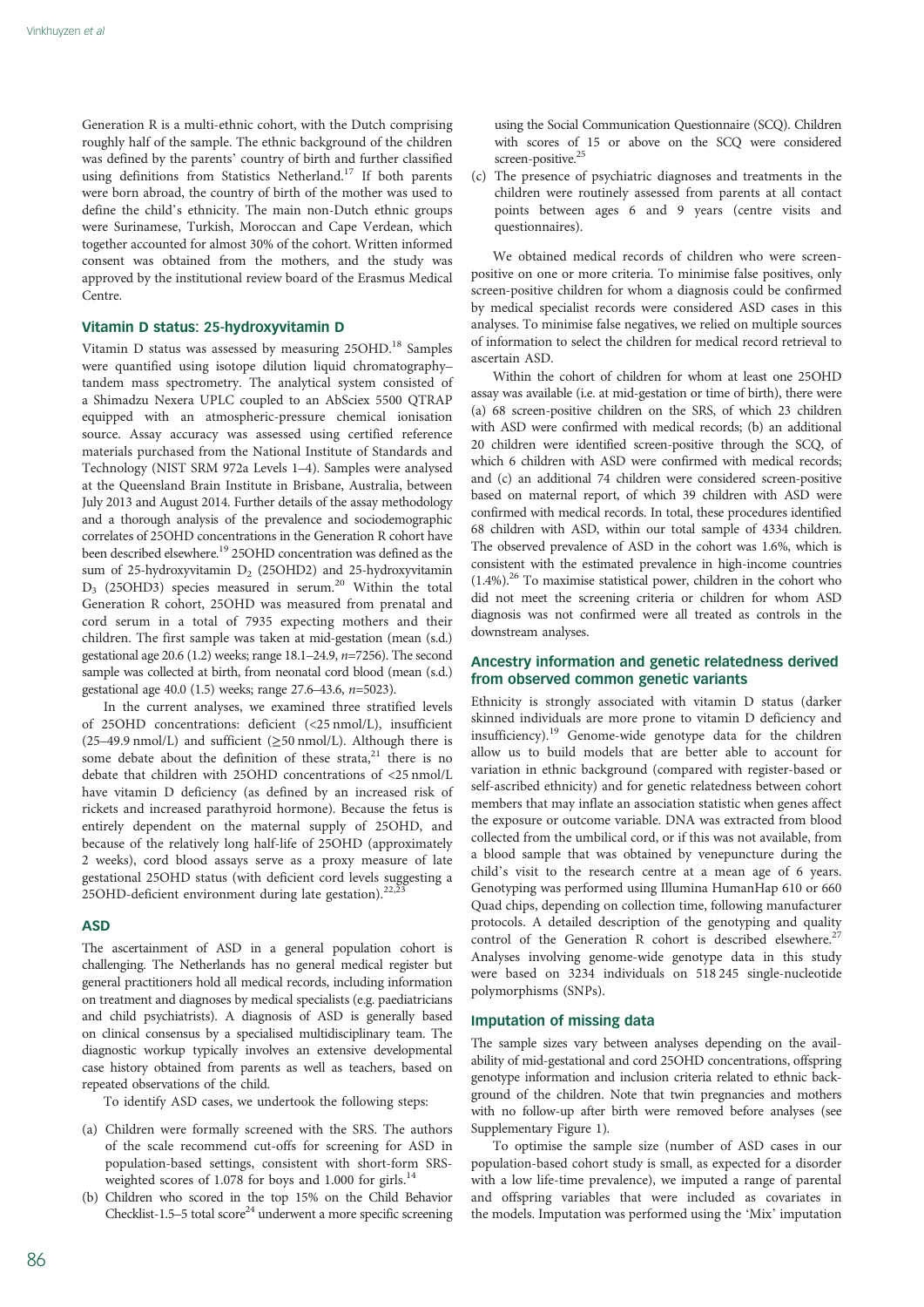package in R.[28](#page-5-0) 'Mix' uses an iterative multiple regression algorithm which is expectation–maximisation (EM) based and imputes mixed continuous and categorical data under the general location model. Imputation expectancies were based on covariates only and were independent of predictor variables (25OHD concentrations) and outcome variable (ASD status). Four out of eight variables had missing data with missing proportions ranging from 3% ('Educational level of the mother') to 10% ('Mother smoking during pregnancy'). We held a conservative approach to imputation of missing variables, as such, we did not impute ethnic background of the child and neither did we impute exposure and outcome variables in the study.

## Statistical analyses

To estimate the effect of vitamin D deficiency on ASD, variations of linear models were fitted to the data. The choice of model depended on the distribution of close relatives in the sample and the method that was applied to control for population structure.

#### Main analyses

Logistic regression analyses were applied to test the effect of vitamin D deficiency status on ASD. To remove the effect of family relatedness in the sample, we removed one of each pair of siblings, prioritising siblings with valid vitamin D measurements from both mid-gestation and cord serum to maximise sample size. Because maximum likelihood estimates are often prone to small sample bias, we applied the Firth correction to our ASD analyses using the 'logistf' package in R.[29](#page-5-0) The Firth correction uses a penalised likelihood estimation method to handle complete or quasi-complete separation in the data.

We compared full models in which we included the vitamin D predictor and parental and offspring demographic variables with nested models that did not include the vitamin D predictor. Parental variables included maternal and paternal age, maternal body mass index (BMI, measured mid-gestation), smoking status of the mother during pregnancy and educational level of the mother. Offspring variables included ethnicity of the child, gestational age at birth, birth weight and gender of the child. Significance of the vitamin D predictor was tested by comparing the fit of the full model with the fit of the reduced model, thereby considering that the penalty that is involved in the Firth correction is the same for the full and the nested model to make the two models directly comparable.

We fitted four full and reduced (nested) models to test the effect of deficient v. sufficient and insufficient v. sufficient at mid-gestation or cord. Subsequently, we estimated the population attributable fraction associated with the mid-gestation 25OHD status (assuming that the entire population could be moved into the 25OHD sufficient group), using Equation 10 of Bruzzi and colleagues.[30](#page-5-0)

 $PAR = 1 - \frac{1}{x} \sum_{i=1}^{x} \frac{1}{\tilde{r}_i}$ , with x being the number of cases and  $\tilde{r}_i$ being the relative risk for each of the cases in each stratum conditional on covariates.

## Sensitivity analyses

In addition to the main analyses, we undertook three series of sensitivity analyses.

First, we analysed only offspring with European ethnic background (based on the reported parental country of birth). The models fitted to these data were the same as the models in the main analyses, with the exception that the self-report ethnicity variable was not included as a covariate.

Second, because the exposure variable in this study (25OHD concentration) is highly associated with skin colour and thus with ethnic background,<sup>[19](#page-4-0)</sup> we aimed to fit a model in which potential

confounding effects related to ethnic differences between individuals were accounted for accurately. To this end, we fitted a mixed linear model in which we replaced the ethnicity covariate with a genetic component (i.e. genome-wide genetic relationship matrix) that very precisely captures both population stratification and genetic relatedness and consequently allows a test for association that is free from confounding because of sample structure. A detailed description including a simplified worked example of this method is described in our previous work.<sup>[13](#page-4-0)</sup> Only children for whom individual-level genome-wide genotype data were available were included in these analyses.

Third, we fitted a model on the full sample replacing the categorical vitamin D predictor with a continuous measure of vitamin D and tested the association between 25OHD and ASD. These models included all the covariates that were also included in the main analyses.

## Results

[Supplementary Figure 1](http://bjpo.rcpsych.org/lookup/suppl/doi:10.1192/bjpo.bp.116.004077/-/DC1) depicts a flow chart of the inclusion of participants in this study. In total, 4334 children and their mothers were available with measures of vitamin D concentrations drawn from maternal blood at mid-gestation or drawn from cord blood at time of birth as well as data on the SRS and ASD status. Of these children, 3234 had individual-level genotype data available. [Supplementary Table 1](http://bjpo.rcpsych.org/lookup/suppl/doi:10.1192/bjpo.bp.116.004077/-/DC1) provides an overview of the distributions of parental and offspring demographic variables in the study sample before and after imputation of missing covariates.

On average, 25OHD concentrations from cord blood were lower compared with concentrations at mid-gestation (mean 25OHD concentration in maternal serum at mid-gestation: 58.6 nmol/L; mean 25OHD concentration in cord blood: 35.9 nmol/L; t=35.8, P<001). The observed correlation between mid-gestation and cord samples was 0.50 ( $t=28.7$ ,  $P<001$ ).

Table 1 summarises the prevalence of 25OHD deficiency in mid-gestation and cord blood stratified by ASD diagnosis. The proportions of cases and controls with developmental 25OHD deficiency were substantial for both mid-gestation samples and cord samples with higher proportions for ASD cases of midgestation samples but not in cord samples.

## Vitamin D and ASD

For the main analysis, we observed that compared with individuals with sufficient concentrations of 25OHD at mid-gestation, those that were deficient had a more than twofold increased risk of ASD (odds ratio (OR)=2.42; 95% confidence interval (CI) 1.09–5.07; P=0.03) ([Table 2](#page-3-0)). None of the other comparisons were significant.

| <b>Table 1</b> Prevalence of deficiency in mid-gestation and cord<br>250HD samples stratified by ASD <sup>a</sup>                                                                                                       |                           |                                  |  |  |
|-------------------------------------------------------------------------------------------------------------------------------------------------------------------------------------------------------------------------|---------------------------|----------------------------------|--|--|
|                                                                                                                                                                                                                         | ASD cases<br>(proportion) | Non-ASD<br>controls (proportion) |  |  |
| Mid-gestation                                                                                                                                                                                                           |                           |                                  |  |  |
| Deficient                                                                                                                                                                                                               | 15 (0.24)                 | 639 (0.16)                       |  |  |
| Insufficient                                                                                                                                                                                                            | 13 (0.21)                 | 1011 (0.26)                      |  |  |
| Sufficient                                                                                                                                                                                                              | 34 (0.55)                 | 2245 (0.58)                      |  |  |
| Total                                                                                                                                                                                                                   | 62                        | 3895                             |  |  |
| Cord                                                                                                                                                                                                                    |                           |                                  |  |  |
| Deficient                                                                                                                                                                                                               | 14 (0.30)                 | 1040 (0.36)                      |  |  |
| Insufficient                                                                                                                                                                                                            | 21 (0.46)                 | 1139 (0.40)                      |  |  |
| Sufficient                                                                                                                                                                                                              | 11 (0.24)                 | 691 (0.24)                       |  |  |
| Total                                                                                                                                                                                                                   | 46                        | 2870                             |  |  |
| ASD, autism spectrum disorder; 25OHD, 25-hydroxyvitamin D.<br>a. Deficient is 250HD concentrations <25 nmol/L, insufficient is 250HD concentrations<br>25 to <50 nmol/L; sufficient is 25OHD concentrations ≥50 nmol/L. |                           |                                  |  |  |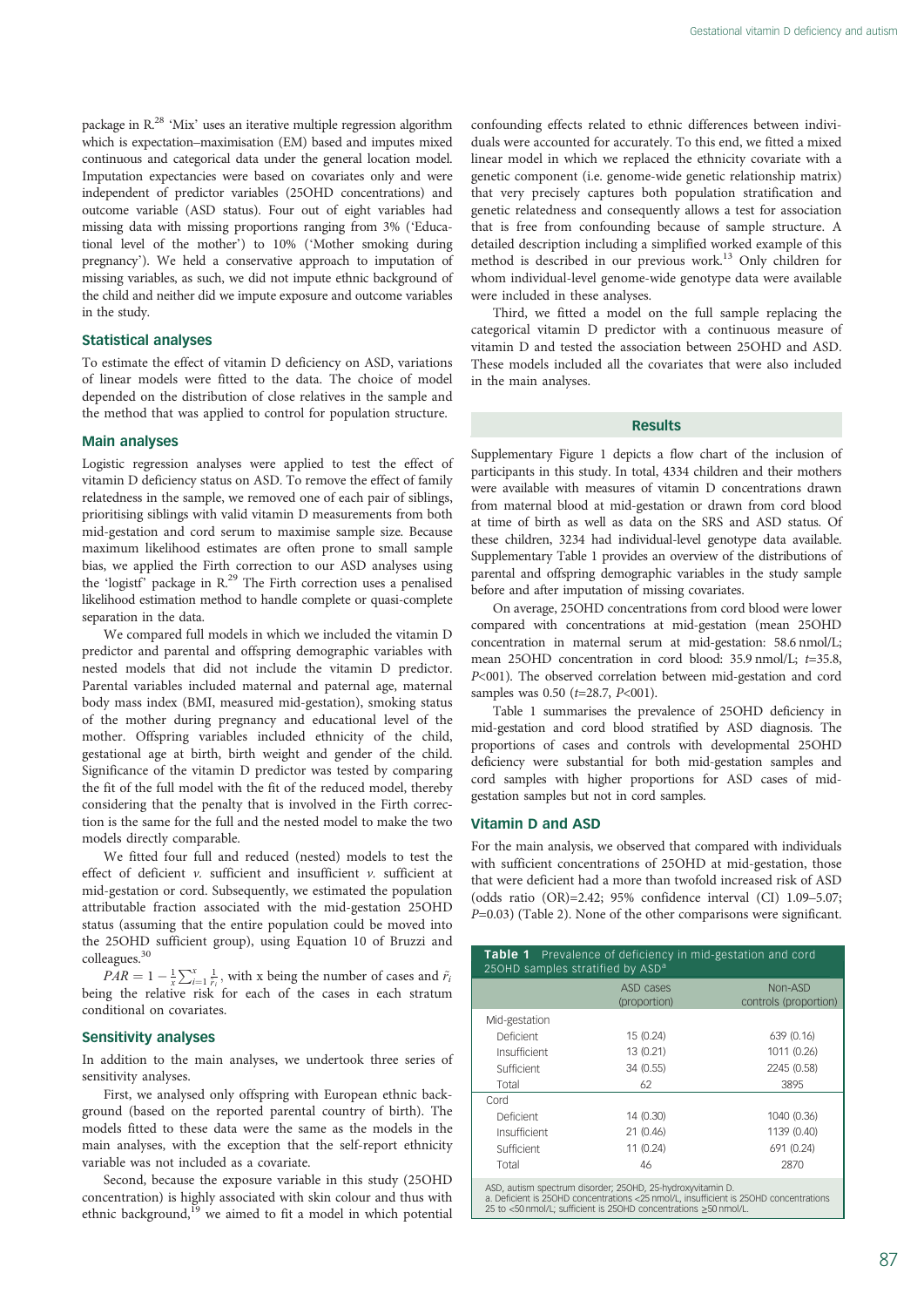<span id="page-3-0"></span>

| <b>Table 2</b> Association between mid-gestation and cord 250HD deficiency and clinical autism case–control status |      |                     |             |         |  |
|--------------------------------------------------------------------------------------------------------------------|------|---------------------|-------------|---------|--|
|                                                                                                                    | n    | OR (95% CI)         | $\chi^2(1)$ |         |  |
| Maternal serum, mid-gestation: deficient v. sufficient                                                             | 2770 | 2.42 (1.09–5.07)    | 4.64        | $0.03*$ |  |
| Maternal serum, mid-gestation: insufficient v. sufficient                                                          | 3103 | $0.86(0.43 - 1.62)$ | 0.21        | 0.64    |  |
| Cord blood, at birth: deficient v. sufficient                                                                      | 1673 | $0.94(0.36 - 2.42)$ | 0.02        | 0.90    |  |
| Cord blood, at birth: insufficient v. sufficient                                                                   | 1761 | $1.25(0.61 - 2.69)$ | 0.37        | 0.54    |  |
| *Significant at alpha of 0.05.                                                                                     |      |                     |             |         |  |

\*Significant at alpha of 0.05. 25OHD, 25-hydroxyvitamin D.

a. Estimates are based on general linear model; a Firth correction was applied to the model.

b. Covariates included in the model are ethnicity of child, gender of child, birth weight of child, gestational age at time of birth, age of mother at intake, age of father at intake,

smoking history of mother during pregnancy, educational level of mother and body mass index of mother at mid-gestation.<br>c. Deficient is 25OHD concentrations <25 nmol/L, insufficient is 25OHD concentrations from 25 to <50

Based on the main analysis, the population attributable risk for the comparisons related to mid-gestation 25OHD was 10.8%.

offspring), a robust association was reported between lifetime 25OHD deficiency and autism associated with intellectual disability.

#### Sensitivity analyses

In the analyses restricted to offspring with European ethnicity, we observed that the pattern of findings persisted. Comparing individuals with deficient levels at mid-gestation with those with sufficient levels, we estimated an OR of 2.42 (95% CI 1.21–6.43; P=0.02) [\(Supplementary Table 2\)](http://bjpo.rcpsych.org/lookup/suppl/doi:10.1192/bjpo.bp.116.004077/-/DC1). Similarly, when we replaced ethnicity with the genetic component that captures both population stratification and family relatedness, the pattern of findings identified in the main analyses remained significant, assuring that the observed association is free from confounding with ethnicity. OR for the mid-gestation deficient  $v$ . sufficient comparison was 2.19 (95% CI 1.42–3.38; P=0.01) [\(Supplementary Table 3\)](http://bjpo.rcpsych.org/lookup/suppl/doi:10.1192/bjpo.bp.116.004077/-/DC1). When we treated 25OHD concentrations as a continuous variable, the association between 25OHD and ASD status was no longer statistically significant (OR=0.99, 95% CI 0.98-1.00,  $P=0.11$ ) ([Supplementary Table 4](http://bjpo.rcpsych.org/lookup/suppl/doi:10.1192/bjpo.bp.116.004077/-/DC1)).

## **Discussion**

Based on a sample of 4334 children and their mothers, of whom 68 children were diagnosed with ASD, we show that gestational 25OHD deficiency is associated with a higher risk of being diagnosed with ASD. This finding is restricted to mid-gestation 25OHD status – in our sample we do not find evidence that cord blood 25OHD status is associated with ASD. In light of the robust findings linking developmental 25OHD concentrations (i.e. both mid-gestation and neonatal 25OHD concentrations) with autistic traits as measured with the SRS in this same population,<sup>13</sup> this may reflect a lack of power for the current ASD comparisons based on cord blood samples. The number of cases with ASD in the analysis of cord blood was 46 of whom 30% were 25OHD deficient at time of birth, compared with 36% of the non-ASD children. Confidence intervals around the estimates are fairly large implying that substantial effect sizes are required to reach statistical significance.

The association between 25OHD deficiency at mid-gestation and ASD was significant and the pattern of findings persisted when we restricted the analyses to the offspring of European ethnicity, and when we thoroughly accounted for ethnic variation and family relatedness using genetic data. These robust sensitivity analyses strongly reduce the chance that our findings were confounded by ethnic diversity and genetic differences in the sample.

Our results add to earlier findings from two previous studies that reported an association between 25OHD deficiency (obtained from neonatal dried blood spots) and 25OHD deficiency in first trimester maternal sera, with increased risk of ASD.<sup>6,[12](#page-4-0)</sup> Of interest, a Swedish study examined the risk of ASD in the offspring of women with a lifetime diagnosis of 25OHD deficiency (v. women without this diagnosis).<sup>[31](#page-5-0)</sup> Although this study was not able to address the specific timing of this exposure (e.g. during the gestation of the index

Our study, based on a large, population-based, multi-ethnic cohort, was well suited to test our hypotheses. The prevalence of vitamin D deficiency was high in this cohort (17% of the mothers had mid-gestational 25OHD concentrations <25 nmol/L). Based on the current sample and with the standard caveats associated with the interpretation of population attributable fraction (i.e. assuming that the variables of interest are causally related and that other variables remain unchanged), optimising vitamin D status of this sample could be associated with a reduction in the prevalence of ASD of approximately 10%.

The finding from this study lends weight to the growing body of epidemiological and animal model-based research linking gestational vitamin D deficiency and altered brain development. ASD is considered a neurodevelopmental disorder; abnormalities at different developmental stages may therefore be part of the pathophysiology. Rodent models based on transient prenatal exposure to vitamin D deficiency have found a range of persistent molecular, neurochemical and behavioural changes of interest to neuropsychiatry[.32](#page-5-0) A number of studies have linked ASD with neuronal migration.<sup>33</sup> Migrationassociated phenotypes such as changes in neuronal density and volume, aberrant minicolumns and heterotopias have been detected in patients with ASD. $34,35$  $34,35$  As neuronal migration starts at 6 weeks gestation and usually ends around 24 weeks gestation, the observed association between our mid-gestation samples, which were drawn at ~20 weeks gestation, and risk of ASD corroborates our previous findings linking vitamin D deficiency with abnormal brain development. Furthermore, neonatal vitamin D deficiency has been pre-viously associated with an increased risk of schizophrenia.<sup>[36](#page-5-0)</sup> ASD and schizophrenia are known to share genetic risk variants; $37$  our findings provide additional evidence of the shared risk architecture between these two neurodevelopmental disorders. For example, the active form of vitamin D (1,25OHD) is known to affect the function of voltage-gated calcium channels.<sup>38</sup> Variants in genes coding for subunits of these same calcium channels (e.g. CACNA1C) have been linked to risk of both schizophrenia and ASD.<sup>3</sup>

With respect to study limitations, the sample of offspring with ASD was small, and the diagnoses were not confirmed with gold-standard research criteria. Additionally, we lacked resources to systematically retrieve records of all 4334 cohort members for ASD. However, such misclassifications would bias our study towards the null hypothesis (i.e. no association between the variables of interest). Although we had measures of 25OHD concentrations at two developmental time points, we lacked information at other stages of gestation and early life. In future studies, it will be of interest to explore the critical window during which low vitamin D may contribute to ASD risk – it is feasible that exposure in the first few years of life may also contribute to adverse brain outcomes. Defining the precise critical window during which developmental vitamin D deficiency adversely affects brain development at this stage would be premature.

This study has several important strengths. The study was based on a large representative multi-ethnic cohort. We used a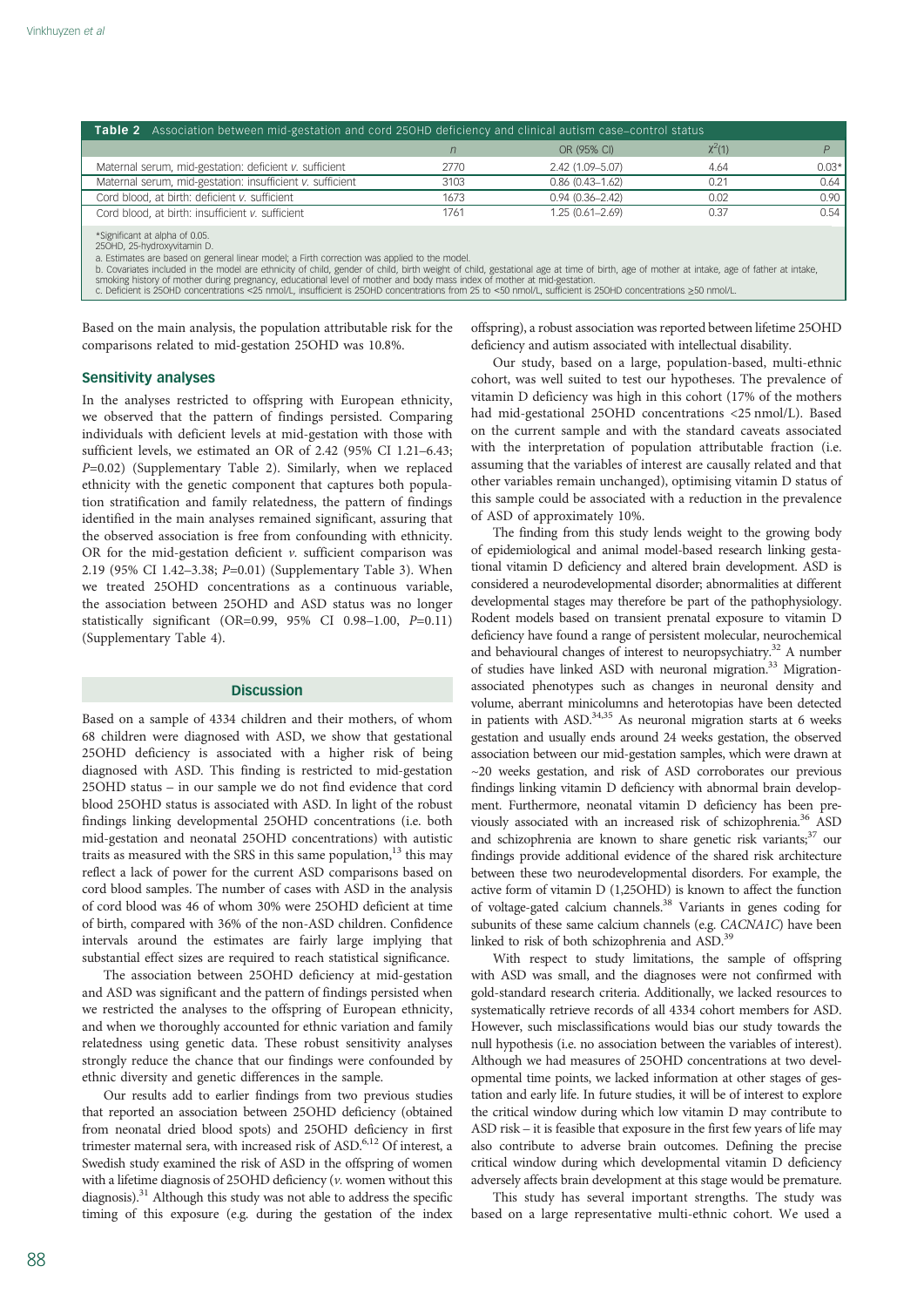<span id="page-4-0"></span>gold standard assessment of 25OHD concentrations and we had access to genome-wide genotype data of the children that allowed us to adjust for population stratification (e.g. ethnic differences) and genetic relatedness between cohort members.

Clearly, our findings are based on a relatively small sample of ASD cases and require replication in a larger sample. Because of the low prevalence of ASD, case–control samples may be better suited to explore this particular hypothesis. Findings based on observational epidemiology remain susceptible to residual confounding and thus randomised controlled trials would be required to infer causality.

Developmental vitamin D deficiency at mid-gestation was associated with a twofold increased risk of ASD. The association between developmental vitamin D deficiency and ASD may have important implications from a public health perspective. It is feasible that a safe, inexpensive and publically acceptable vitamin D supplementation in at-risk groups may reduce the prevalence of this risk factor. Just as prenatal folate supplementation has reduced the incidence of spina bifida, we speculate that prenatal vitamin D supplementation may reduce the incidence of ASD.

Anna A. E. Vinkhuyzen, PhD, Queensland Brain Institute, The University of Queensland, St Lucia, Australia; Institute for Molecular Bioscience, The University of Queensland, St Lucia, Australia; Darryl W. Eyles, PhD, Queensland Brain Institute, The University of Queensland, St Lucia, Australia; Queensland Centre for Mental Health Research, The Park Centre for Mental Health, Wacol, Australia: Thomas H. J. Burne PhD, Queensland Brain Institute, The University of Queensland, St Lucia, Australia; Queensland Centre for Mental Health Research, The Park Centre for Mental Health, Wacol, Australia; Laura M. E. Blanken, MD, MSc, The Generation R Study Group, Erasmus MC, University Medical Center Rotterdam, Rotterdam, The Netherlands; Department of Child and Adolescent Psychiatry/Psychology, Erasmus MC, University Medical Center Rotterdam, Rotterdam, The Netherlands; Claudia J. Kruithof, MSc, The Generation R Study Group, Erasmus MC, University Medical Center Rotterdam, Rotterdam, The Netherlands; Department of Epidemiology, Erasmus MC, University Medical Center Rotterdam, Rotterdam, The Netherlands; Frank Verhulst, MD, PhD, Department of Child and Adolescent Psychiatry/Psychology, Erasmus MC, University Medical Center Rotterdam, Rotterdam, The Netherlands: Tonva White, MD, PhD, Department of Child and Adolescent Psychiatry/Psychology, Erasmus MC, University Medical Center Rotterdam, Rotterdam, The Netherlands; Vincent W. Jaddoe, MD, PhD, The Generation R Study Group, Erasmus MC, University Medical Center Rotterdam, Rotterdam, The Netherlands; Department of Epidemiology, Erasmus MC, University Medical Center Rotterdam, Rotterdam, The Netherlands; Department of Pediatrics, Erasmus Medical Center, Rotterdam, The Netherlands; Henning Tiemeier, MD, PhD, Department of Epidemiology, Erasmus MC, University Medical Center Rotterdam, Rotterdam, The Netherlands; Department of Child and Adolescent Psychiatry/Psychology, Erasmus MC, University Medical Center Rotterdam, Rotterdam, The Netherlands; John J. McGrath, MD, PhD, Queensland Brain Institute, The University of Queensland, St Lucia, Australia; Queensland Centre for Mental Health Research, The Park Centre for Mental Health, Wacol, Australia

Correspondence: John J. McGrath, Queensland Brain Institute, The University of Queensland, St Lucia QLD 4072, Australia. Email[: j.mcgrath@uq.edu.au](mailto:j.mcgrath@uq.edu.au)

First received 21 Oct 2016, final revision 24 Jan 2017, accepted 12 Mar 2017

## Acknowledgements

We thank the participants and staff of the Generation R study. We also thank the members of the Program of Complex Trait Genomics at the Institute for Molecular Bioscience for their support (a list of members of this centre can be found at [http://cnsgenomics.com/index.html\)](http://cnsgenomics.com/index.html).

## Funding

The Generation R Study is made possible by financial support from the Erasmus Medical Centre, Rotterdam, the Erasmus University Rotterdam and the Netherlands Organization for Health Research and Development. V.J. received an additional grant from the Netherlands Organization for Health Research and Development (ZonMw-VIDI 016.136.361) and a Consolidator Grant from the European Research Council (ERC-2014-CoG-648916). The vitamin D assay was supported by the National Health and Medical Research Council (NHMRC APP1062846). Shipping of the samples was supported by FP7 Nutrimenthe (grant agreement 212652). The collection of ASD diagnostic information was supported by a Simons Foundation Autism Research Initiative (SFARI – 307280) and a ZonMw TOP grant number 91211021, both to T.W. J.M. received an NHMRC John Cade Fellowship (APP1056929). The researchers are independent from the funders. The study sponsors had no role in the study design, data analysis, interpretation of data or writing of this report.

## References

- 1 De Rubeis S, Buxbaum JD. Genetics and genomics of autism spectrum disorder: embracing complexity. Hum Mol Genet 2015; 4: R24-31.
- 2 Lyall K, Croen L, Daniels J, Fallin MD, Ladd-Acosta C, Lee BK, et al. The changing epidemiology of autism spectrum disorders. Annu Rev Public Health 2016; doi: 10.1146/annurev-publhealth-031816-044318 (Epub ahead of print).
- 3 Cannell JJ. Autism and vitamin D. Med Hypotheses 2008: **70**: 750–9.
- 4 Deluca GC, Kimball SM, Kolasinski J, Ramagopalan SV, Ebers GC. The role of vitamin D in nervous system health and disease. Neuropathol Appl Neurobiol 2013; 39: 458–84.
- 5 Kocovska E, Fernell E, Billstedt E, Minnis H, Gillberg C. Vitamin D and autism: clinical review. Res Dev Disabil 2012; 33: 1541–50.
- 6 Fernell E, Bejerot S, Westerlund J, Miniscalco C, Simila H, Eyles D, et al. Autism spectrum disorder and low vitamin D at birth: a sibling control study. Mol Autism 2015; 6: 3.
- 7 Whitehouse AJ, Holt BJ, Serralha M, Holt PG, Hart PH, Kusel MM. Maternal vitamin D levels and the autism phenotype among offspring. J Autism Dev Disord 2013; 43: 1495–504.
- 8 Tylaysky FA, Kocak M, Murphy LE, Graff JC, Palmer FB, Volgyi E, et al. Gestational vitamin 25(OH)D status as a risk factor for receptive language development: a 24-month, longitudinal, observational study. Nutrients 2015; 7: 9918–30.
- 9 Keim SA, Bodnar LM, Klebanoff MA. Maternal and cord blood 25(OH)-vitamin D concentrations in relation to child development and behaviour. Paediatr Perinat Epidemiol 2014; 28: 434–44.
- 10 Morales E, Guxens M, Llop S, Rodriguez-Bernal CL, Tardon A, Riaño I, et al. Circulating 25-hydroxyvitamin D3 in pregnancy and infant neuropsychological development. Pediatrics 2012; 130: e913–20.
- 11 Wang T, Shan L, Du L, Feng J, Xu Z, Staal WG, et al. Serum concentration of 25-hydroxyvitamin D in autism spectrum disorder: a systematic review and metaanalysis. Eur Child Adolesc Psychiatry 2015; 25: 341–50.
- 12 Chen J, Xin K, Wei J, Zhang K, Xiao H. Lower maternal serum 25(OH) D in first trimester associated with higher autism risk in Chinese offspring. J Psychosom Res 2016; 89: 98–101.
- 13 Vinkhuyzen AAE, Eyles DW, Burne THJ, Blanken LM, Kruithof CJ, Verhulst F, et al. Gestational vitamin D deficiency and autism-related traits: the Generation R Study. Mol Psychiatry 2016; doi: 10.1038/mp.2016.213 (Epub ahead of print).
- 14 Constantino JN, Davis SA, Todd RD, Schindler MK, Gross MM, Brophy SL, et al. Validation of a brief quantitative measure of autistic traits: comparison of the social responsiveness scale with the autism diagnostic interview-revised. J Autism Dev Disord 2003; 33: 427–33.
- 15 Jaddoe VW, van Duijn CM, Franco OH, van der Heijden AJ, van Iizendoorn MH, de Jongste JC, et al. The Generation R Study: design and cohort update 2012. Eur J Epidemiol 2012; 27: 739–56.
- 16 Kruithof CJ, Kooijman MN, van Duijn CM, Franco OH, de Jongste JC, Klaver CC, et al. The Generation R Study: Biobank update 2015. Eur J Epidemiol 2014; 29: 911–27.
- 17 Statistiek CBvd. Immigrants in The Netherlands 2004. National Academies Press, 2004.
- 18 Institute of Medicine. Dietary Reference Intakes for Calcium and Vitamin D. National Academies Press, 2010.
- 19 Vinkhuyzen AA, Eyles DW, Burne TH, Blanken LM, Kruithof CJ, Verhulst F, et al. Prevalence and predictors of vitamin D deficiency based on maternal midgestation and neonatal cord bloods: The Generation R Study. J Steroid Biochem Mol Biol 2016; 164: 161–7.
- 20 Eyles D, Anderson C, Ko P, Jones A, Thomas A, Burne T, et al. A sensitive LC/MS/ MS assay of 250H vitamin D-3 and 250H vitamin D-2 in dried blood spots. Clin Chim Acta 2009; 403: 145–51.
- 21 Ross AC, Manson JE, Abrams SA, Aloia JF, Brannon PM, Clinton SK, et al. The 2011 report on dietary reference intakes for calcium and vitamin D from the Institute of Medicine: what clinicians need to know. J Clin Endocrinol Metab 2011: 96: 53–8.
- 22 Hillman LS, Haddad JG. Human perinatal vitamin D metabolism. I. 25-Hydroxyvitamin D in maternal and cord blood. J Pediatr 1974; 84: 742-9.
- 23 Salle BL, Delvin EE, Lapillonne A, Bishop NJ, Glorieux EH, Perinatal metabolism of vitamin D. Am J Clin Nutr 2000; 71 (5 Suppl): 1317S-24S.
- 24 Achenbach TM, Edelbrock C. Manual for the Child Behaviour Checklist and Revised Child Behaviour Profile. Department of Psychiatry, University of Vermont, 1983.
- 25 Berument SK, Rutter M, Lord C, Pickles A, Bailey A. Autism screening questionnaire: diagnostic validity. Br J Psychiatry 1999; 175: 444-51.
- 26 Developmental Disabilities Monitoring Network Surveillance Year Principal I, Centers for Disease C, Prevention. Prevalence of autism spectrum disorder